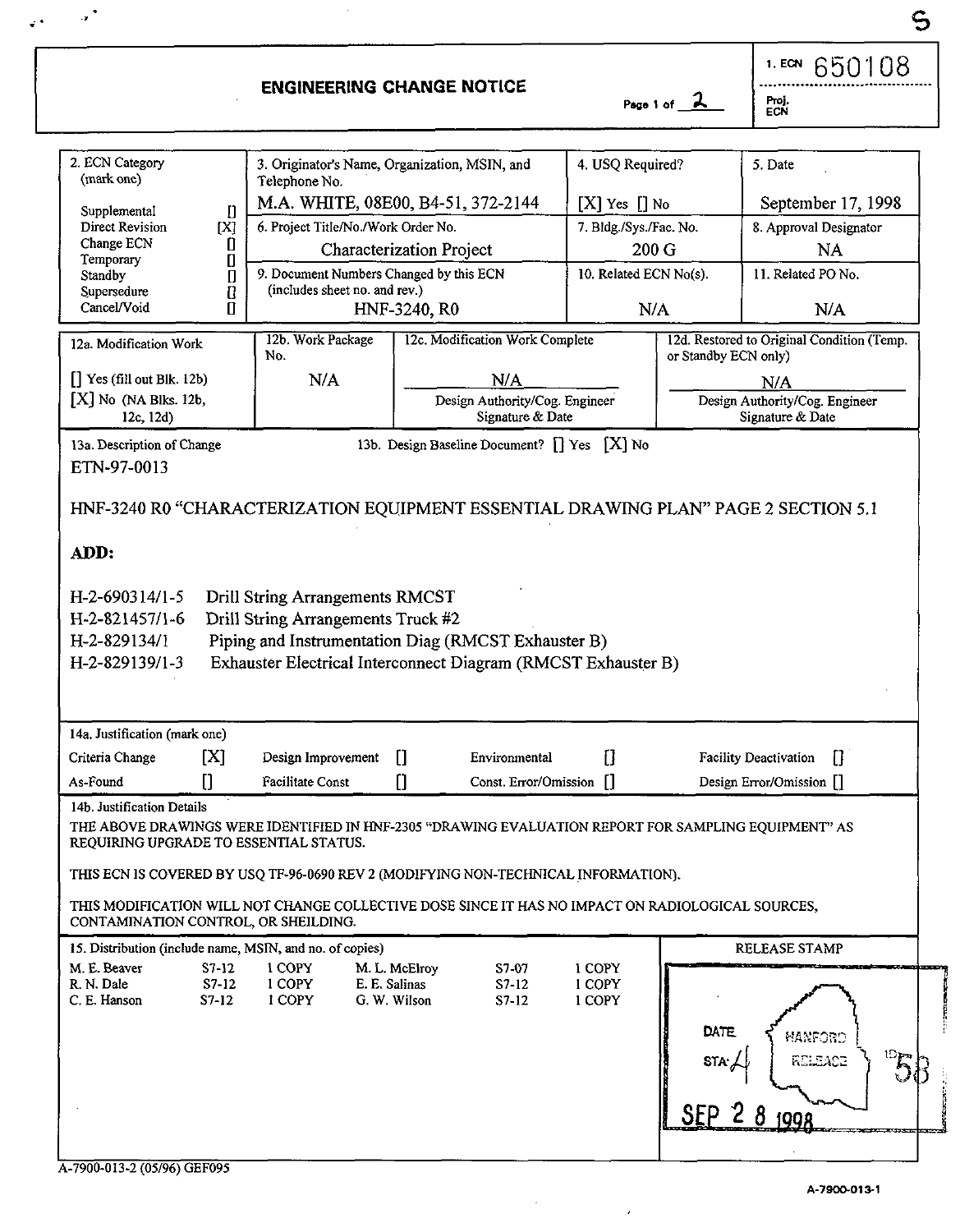|                                                                                                                                                          | <b>ENGINEERING CHANGE NOTICE</b> |                           |                     |                                         |                  | Page 2 of 2                  |                                                                       | $1.$ ECN (use no. from pg. 1) | 650108 |  |
|----------------------------------------------------------------------------------------------------------------------------------------------------------|----------------------------------|---------------------------|---------------------|-----------------------------------------|------------------|------------------------------|-----------------------------------------------------------------------|-------------------------------|--------|--|
| 16. Design<br>Verification<br>Required                                                                                                                   | 17. Cost Impact<br>ENGINEERING   |                           |                     | CONSTRUCTION                            |                  |                              |                                                                       | 18. Schedule Impact (days)    |        |  |
| $\prod$ Yes                                                                                                                                              | Additional                       | [N/A]                     | Additional<br>\$    |                                         | $N/A$ ]<br>\$    |                              |                                                                       | Improvement<br>[N/A]          |        |  |
| $[X]$ No                                                                                                                                                 | <b>Savings</b>                   | П                         | \$                  | <b>Savings</b>                          |                  | \$<br>П                      | Delay                                                                 |                               | П      |  |
| 19. Change Impact Review: Indicate the related documents (other than the engineering documents identified on Side 1) that will be affected by the change |                                  |                           |                     |                                         |                  |                              |                                                                       |                               |        |  |
| described in Block 13. Enter the affected document number in Block 20.<br>SDD/DD                                                                         | O                                |                           |                     | Seismic/Stress Analysis                 |                  | n                            |                                                                       | Tank Calibration Manual       | Π      |  |
| Functional Design Criteria                                                                                                                               | Π                                | Stress/Design Report      |                     |                                         | П                | Health Physics Procedure     |                                                                       |                               |        |  |
| Operating Specification                                                                                                                                  | П                                | Interface Control Drawing |                     |                                         | Π                | Spares Multiple Unit Listing |                                                                       | 0<br>П                        |        |  |
| Criticality Specification                                                                                                                                |                                  | Calibration Procedure     |                     |                                         |                  | П                            | Test Procedures/Specification                                         | n                             |        |  |
| Conceptual Design Report                                                                                                                                 |                                  | Installation Procedure    |                     |                                         |                  |                              |                                                                       | Component Index               |        |  |
| Equipment Spec.                                                                                                                                          |                                  |                           |                     | Maintenance Procedure                   |                  | Ū<br>n                       |                                                                       | ASME Coded Item               | П      |  |
| Const. Spec.                                                                                                                                             |                                  |                           |                     | <b>Engineering Procedure</b>            |                  |                              |                                                                       | Human Factor Consideration    | П      |  |
| Procurement Spec.                                                                                                                                        |                                  |                           |                     | Operating Instruction                   |                  | П                            | Computer Software                                                     | П                             |        |  |
| Vendor Information                                                                                                                                       |                                  |                           |                     | Operating Procedure                     |                  | П                            |                                                                       | Electric Circuit Schedule     | Н      |  |
| OM Manual                                                                                                                                                |                                  |                           |                     | Operational Safety Requirement          |                  | Π                            |                                                                       | <b>ICRS</b> Procedure         | П      |  |
|                                                                                                                                                          |                                  |                           |                     |                                         |                  | П                            |                                                                       | Process Control Manual/Plan   | H      |  |
| <b>FSAR/SAR</b>                                                                                                                                          |                                  |                           | <b>IEFD</b> Drawing |                                         |                  | n                            |                                                                       | П                             |        |  |
| Safety Equipment List                                                                                                                                    |                                  |                           |                     | Cell Arrangement Drawing                |                  | П                            | Process Flow Chart                                                    |                               | 0      |  |
| Radiation Work Permit                                                                                                                                    |                                  |                           |                     | <b>Essential Material Specification</b> |                  | Π                            | Purchase Requisition                                                  |                               | П      |  |
| <b>Environmental Impact Statement</b>                                                                                                                    | П                                |                           |                     | Fac. Proc. Samp. Schedule               |                  | n                            |                                                                       | Tickler File                  | 0      |  |
| <b>Environmental Report</b>                                                                                                                              | Π                                |                           | Inspection Plan     |                                         |                  | П                            |                                                                       |                               | O      |  |
| Environmental Permit                                                                                                                                     | П                                |                           |                     | <b>Inventory Adjustment Request</b>     |                  | п                            | None                                                                  |                               | ſХl    |  |
| 20. Other Affected Documents: (NOTE: Documents listed below will not be revised by this ECN.) Signatures below indicate that the signing organization    |                                  |                           |                     |                                         |                  |                              |                                                                       |                               |        |  |
| has been notified of other affected documents listed below.<br>Document Number/Revision                                                                  |                                  |                           |                     | Document Number/Revision                |                  |                              |                                                                       | Document Number Revision      |        |  |
| N/A                                                                                                                                                      |                                  |                           | N/A                 |                                         |                  | N/A                          |                                                                       |                               |        |  |
| 21. Approvals                                                                                                                                            | Signature                        |                           |                     |                                         |                  |                              | Signature                                                             |                               | Date   |  |
|                                                                                                                                                          |                                  |                           |                     |                                         | Design Agent     |                              |                                                                       |                               |        |  |
| Design Authority G.P. Jancer Any grown<br>Cog. Eng. R. <del>R. Bac</del> E.J Walde Britandor<br>Cog Mer. J.S. Schofield John stateful to                 |                                  |                           |                     |                                         | PE               |                              |                                                                       |                               |        |  |
|                                                                                                                                                          |                                  |                           |                     |                                         | QA.              |                              |                                                                       |                               |        |  |
| QA<br>Safety                                                                                                                                             |                                  |                           |                     |                                         | Safety<br>Design |                              |                                                                       |                               |        |  |
| Environ.                                                                                                                                                 |                                  |                           |                     |                                         | Environ.         |                              |                                                                       |                               |        |  |
| Other                                                                                                                                                    |                                  |                           |                     |                                         | Other            |                              |                                                                       |                               |        |  |
| Informal Rev. G. W. Wilson $\sim$                                                                                                                        |                                  |                           |                     |                                         |                  |                              |                                                                       |                               |        |  |
| Proj. Mgr. C.E. Hanson                                                                                                                                   |                                  |                           |                     |                                         |                  |                              | DEPARTMENT OF ENERGY<br>Signature or a Control Number that tracks the |                               |        |  |
| Design Eng. M. A. White $\gamma$                                                                                                                         |                                  |                           |                     |                                         |                  | Approval Signature           |                                                                       |                               |        |  |
|                                                                                                                                                          |                                  |                           |                     |                                         |                  |                              |                                                                       |                               |        |  |
|                                                                                                                                                          |                                  |                           |                     |                                         |                  | <b>ADDITIONAL</b>            |                                                                       |                               |        |  |
|                                                                                                                                                          |                                  |                           |                     |                                         |                  |                              |                                                                       |                               |        |  |
|                                                                                                                                                          |                                  |                           |                     |                                         |                  |                              |                                                                       |                               |        |  |

 $\sim$   $\sim$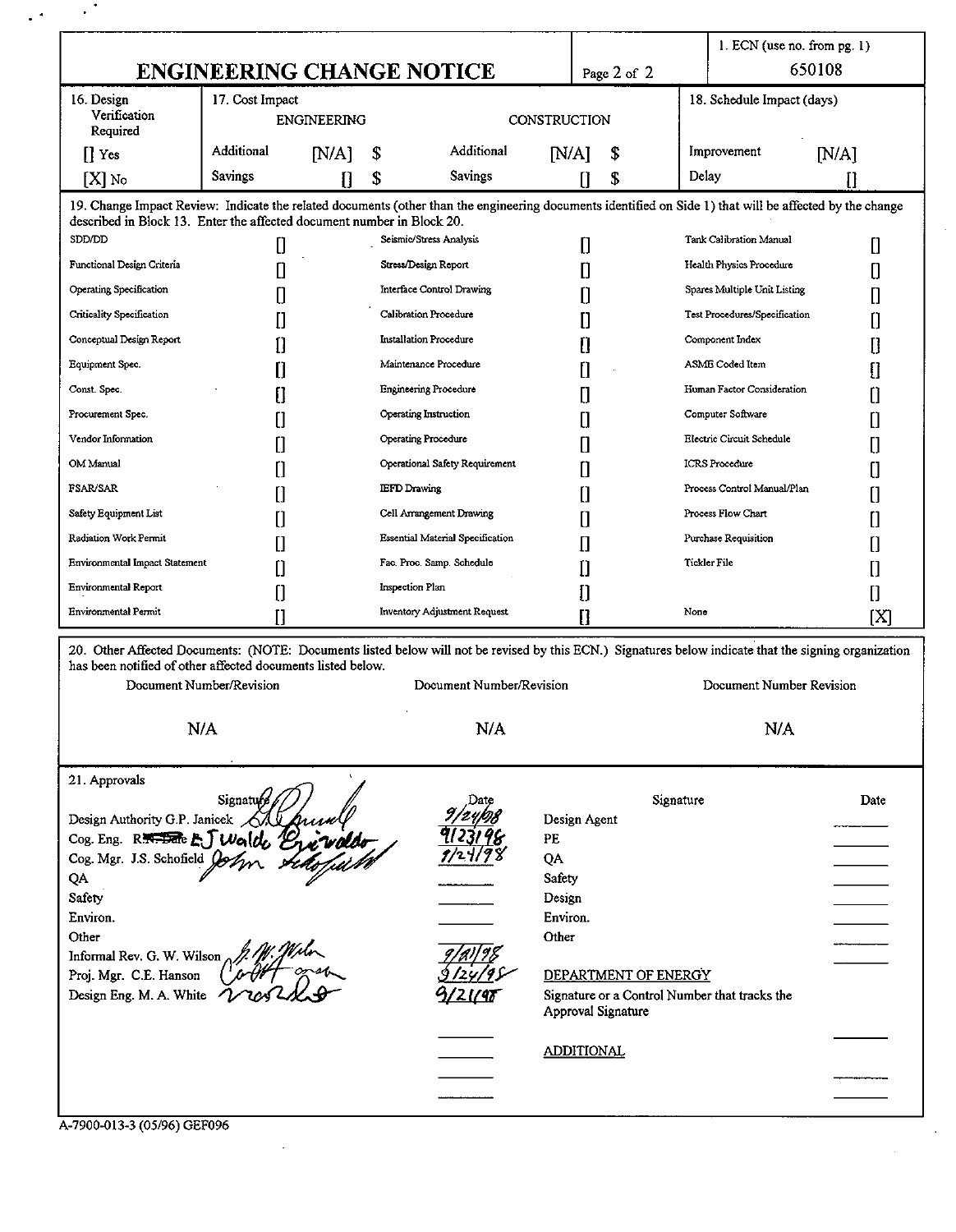# <span id="page-2-0"></span>**CHARACTERIZATION EQUIPMENT ESSENTIAL DRAWING PLAN**

G. W. Wilson COGEMA Engineering Corp., Richland, WA 99352 U.S. Department of Energy Contract DE-AC06-96RL13200 EDT/ECN: *-6?2@3&50l08* UC: 2070 Charge Code: N4H2H<br>Total Pages: 4  $B\&R$  Code: FW3120074 nu 9/28/48

Key Words: Essential, Characterization, Essential drawing list

Abstract: This supporting document provides a detailed list of the Essential drawings for Characterization equipment drawings.

TRADEMARK DISCLAIMER. Reference herein to any specific commercial product, process, or service by<br>trade name, trademark, manufacturer, or otherwise, does not necessarily constitute or imply its<br>endorsement, recommendation its contractors or subcontractors. Reference herein to any specific comnercial product, process, or service by

Printed in the United States of America. To obtain copies of this document, contact: Docment Control Services, P.O. Box 950, Maitstop H6-08, Richlard WA 99352, Phone (509) 372-2420; Fax (509) 376-4989.

ease Approval Date Date Release Stamp



**Approved for Public Release**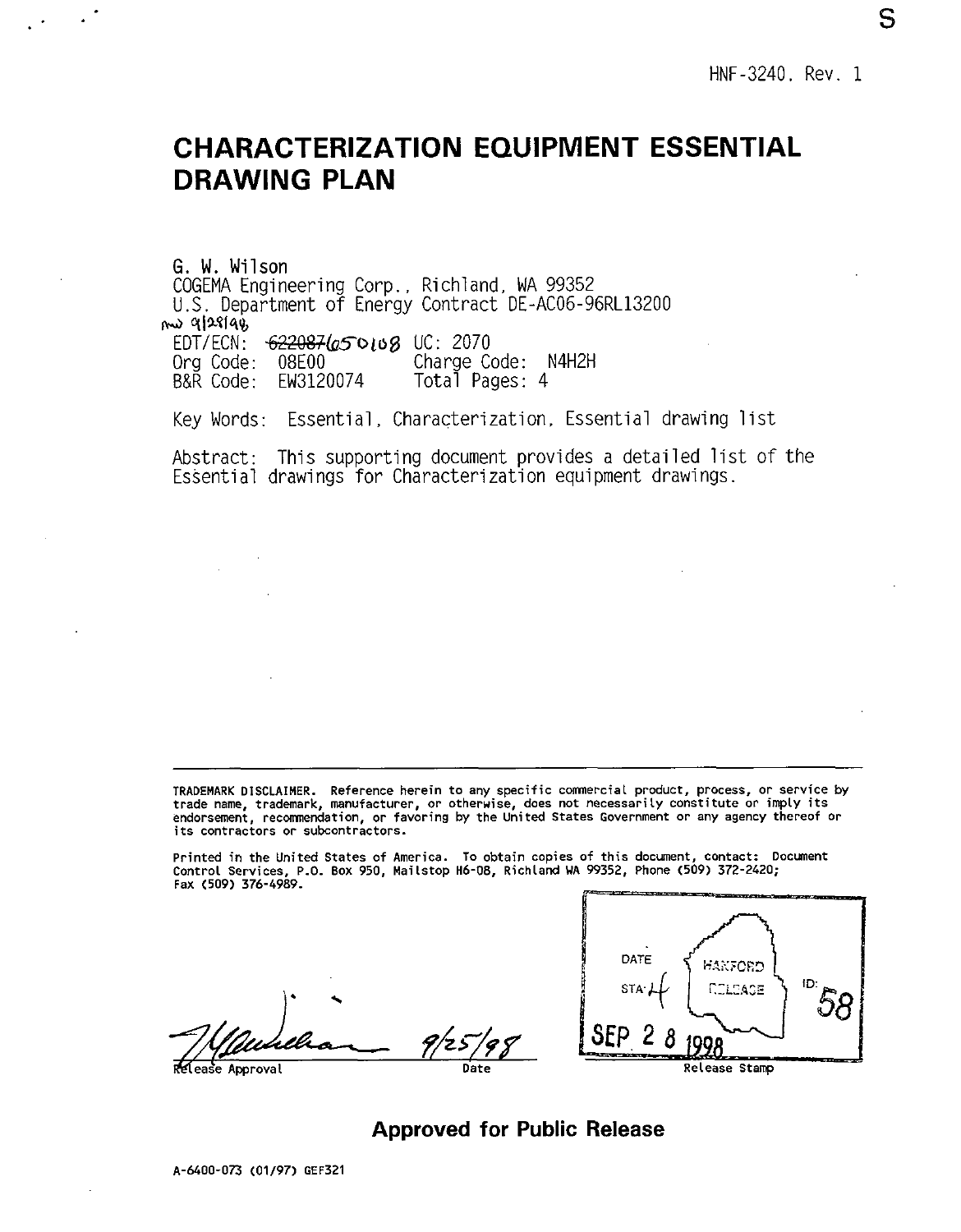|               | <b>RECORD OF REVISION</b>                                                                                                                   | (1) Document Number<br>HNF-3241       | Page 1                     |
|---------------|---------------------------------------------------------------------------------------------------------------------------------------------|---------------------------------------|----------------------------|
| (2) Title     | Characterization Equipment Essential Drawing Plan                                                                                           |                                       |                            |
|               | CHANGE CONTROL RECORD                                                                                                                       |                                       |                            |
|               |                                                                                                                                             |                                       | Authorized for Release     |
| (3) Revision  | (4) Description of Change - Replace, Add, and Delete Pages                                                                                  | $(5)$ Cog. Engr.                      | (6) Cog. Mgr.<br>Date      |
|               | (7)<br>HNF-3240 RO "Characterization<br>Equipment Essential Drawing Plan",<br>EDT-622087, 08/20/98                                          | R.N. Dale<br>08/18/98                 | J.S. Schofield<br>08/18/98 |
| $\sqrt{1}$ RS | Incorporate ECN-650108 to change Page 2.<br>Section 5.1, ADD drawing H-2-690134/1-5.<br>H-2-821457/1-6, H-2-829134/1, and<br>H-2-829139/1-3 | jok grsf98<br>.<br>Kil <sup>gar</sup> | 9/25/                      |
|               |                                                                                                                                             |                                       |                            |
|               |                                                                                                                                             |                                       |                            |
|               |                                                                                                                                             |                                       |                            |
|               | $\bar{z}$                                                                                                                                   |                                       |                            |
|               |                                                                                                                                             |                                       |                            |
|               |                                                                                                                                             |                                       |                            |
|               |                                                                                                                                             |                                       |                            |
|               |                                                                                                                                             |                                       |                            |
|               | $\mathcal{L}$                                                                                                                               |                                       |                            |
|               |                                                                                                                                             |                                       |                            |
|               | $\alpha$                                                                                                                                    |                                       |                            |
|               |                                                                                                                                             |                                       |                            |
|               |                                                                                                                                             |                                       |                            |
|               |                                                                                                                                             |                                       |                            |
|               |                                                                                                                                             |                                       |                            |
|               |                                                                                                                                             |                                       | à.                         |
|               |                                                                                                                                             |                                       |                            |
|               |                                                                                                                                             | $\cdot$                               |                            |
|               |                                                                                                                                             |                                       |                            |
|               |                                                                                                                                             |                                       |                            |
|               |                                                                                                                                             |                                       |                            |
|               |                                                                                                                                             |                                       |                            |
|               |                                                                                                                                             |                                       |                            |

 $\hat{\mathcal{L}}$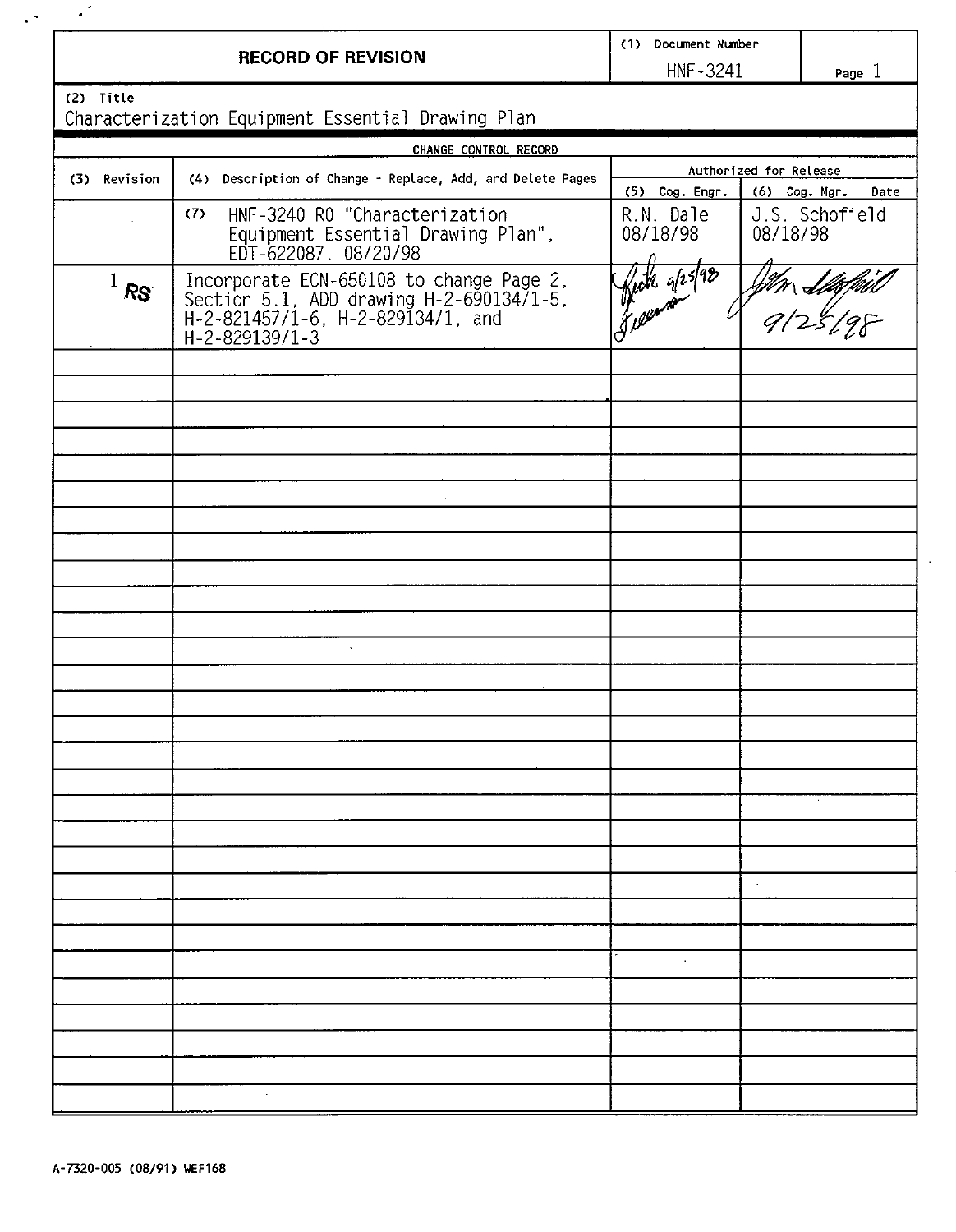## **CONTENTS**

..

| 5.0 CHARACTERIZATION EQUIPMENT ESSENTIAL DRAWINGS $\ldots \ldots \ldots \ldots \ldots$ |
|----------------------------------------------------------------------------------------|
|                                                                                        |

**1**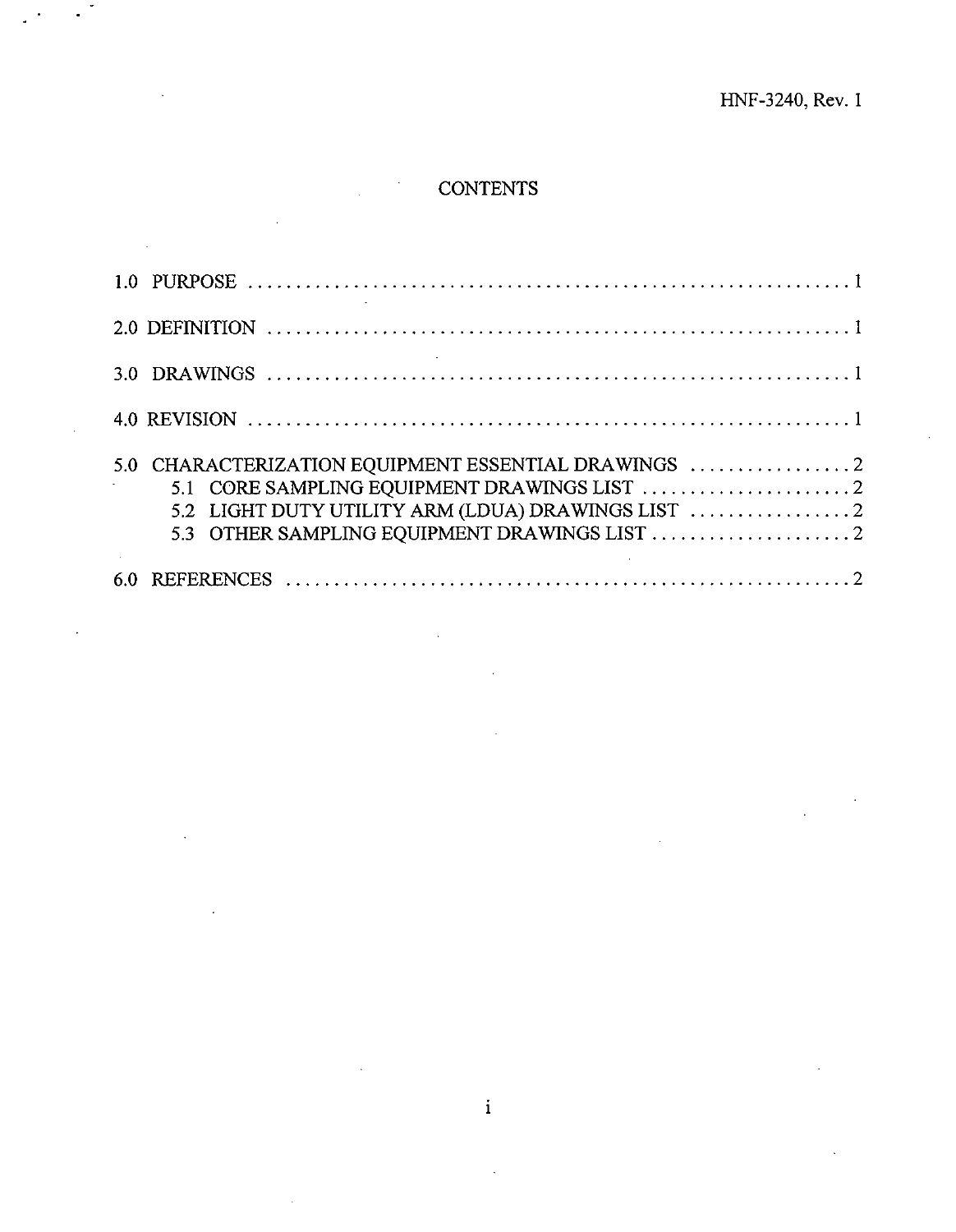#### **1.0 PURPOSE**

The purpose of this document is to list the Characterization equipment drawings that are classified as Essential Drawings.

#### **2.0 DEFINITION**

Essential Drawings: Are those drawings identified by the facility staff as necessary to directly support the safe operation of the facility or equipment (HNF 1997a).

#### **3.0 DRAWINGS**

The Characterization equipment drawings identified in this report are deemed essential drawings as defined in HNF-PRO-242, Engineering Drawing Requirements (HNF 1997a). These drawings will be prepared, revised, and maintained per HNF-PRO-440, Engineering Document Change Control (HNF 1997b). All other Characterization equipment drawings not identified in this document will be considered Support drawings until the Characterization Equipment Drawing Evaluation Report is completed.

#### **4.0 REVISION**

This drawing list is required to be updated when new, modified, or deleted safety systems and/or equipment are identified. The original vellums shall be identified as Essential Drawings during any subsequent revision.